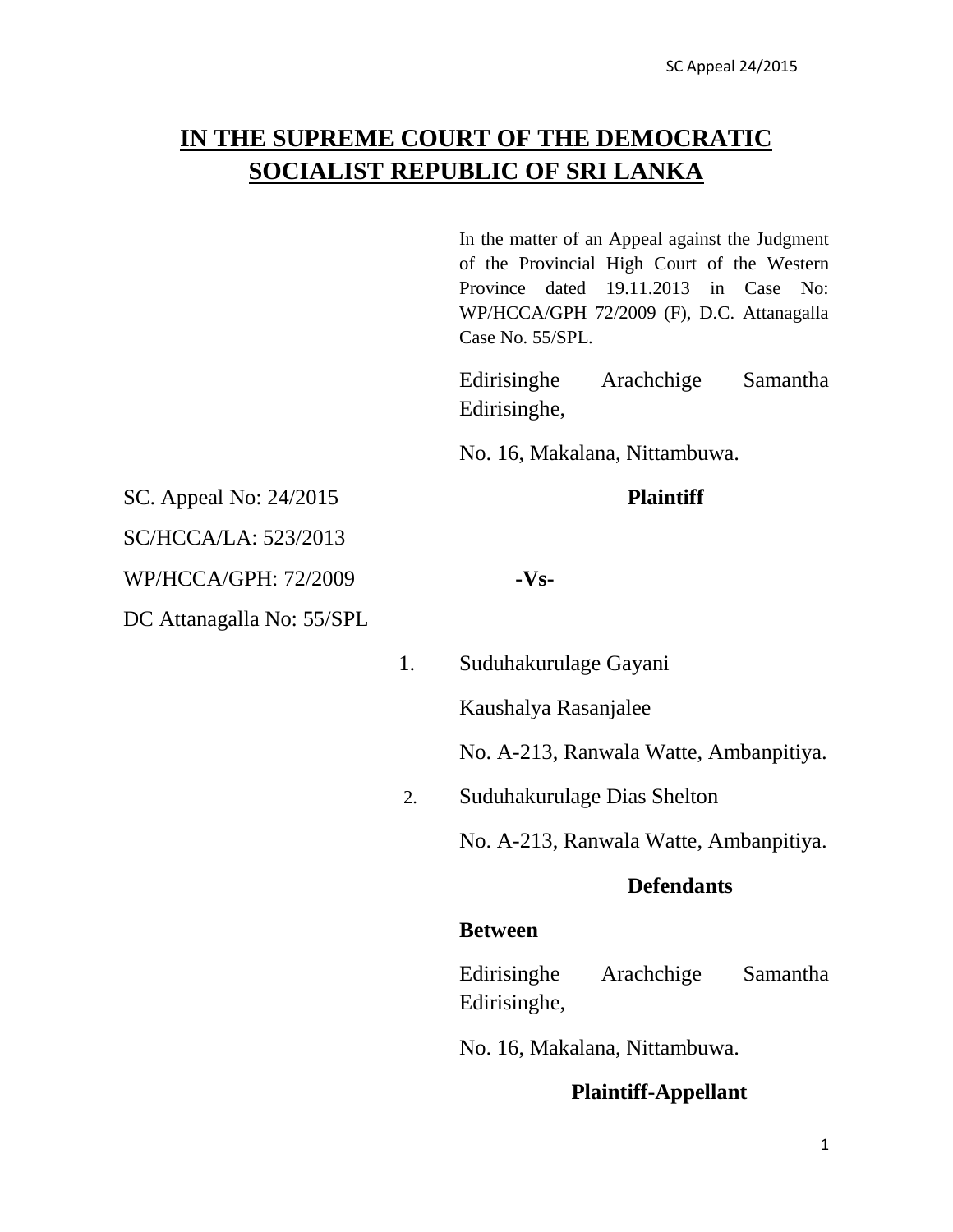#### **-Vs-**

1. Suduhakurulage Gayani

Kaushalya Rasanjalee

No. A-213, Ranwala Watte, Ambanpitiya.

2. Suduhakurulage Dias Shelton

No. A-213, Ranwala Watte, Ambanpitiya.

# **Defendants-Respondents**

## **And Between**

Edirisinghe Arachchige Samantha Edirisinghe,

No. 16, Makalana, Nittambuwa.

# **Plaintiff-Appellant-Petitioner**

#### **-Vs-**

1. Suduhakurulage Gayani

Kaushalya Rasanjalee

No. A-213, Ranwala Watte, Ambanpitiya.

2. Suduhakurulage Dias Shelton

No. A-213, Ranwala Watte, Ambanpitiya.

## **Defendants-Respondents**

### **AND NOW BETWEEN**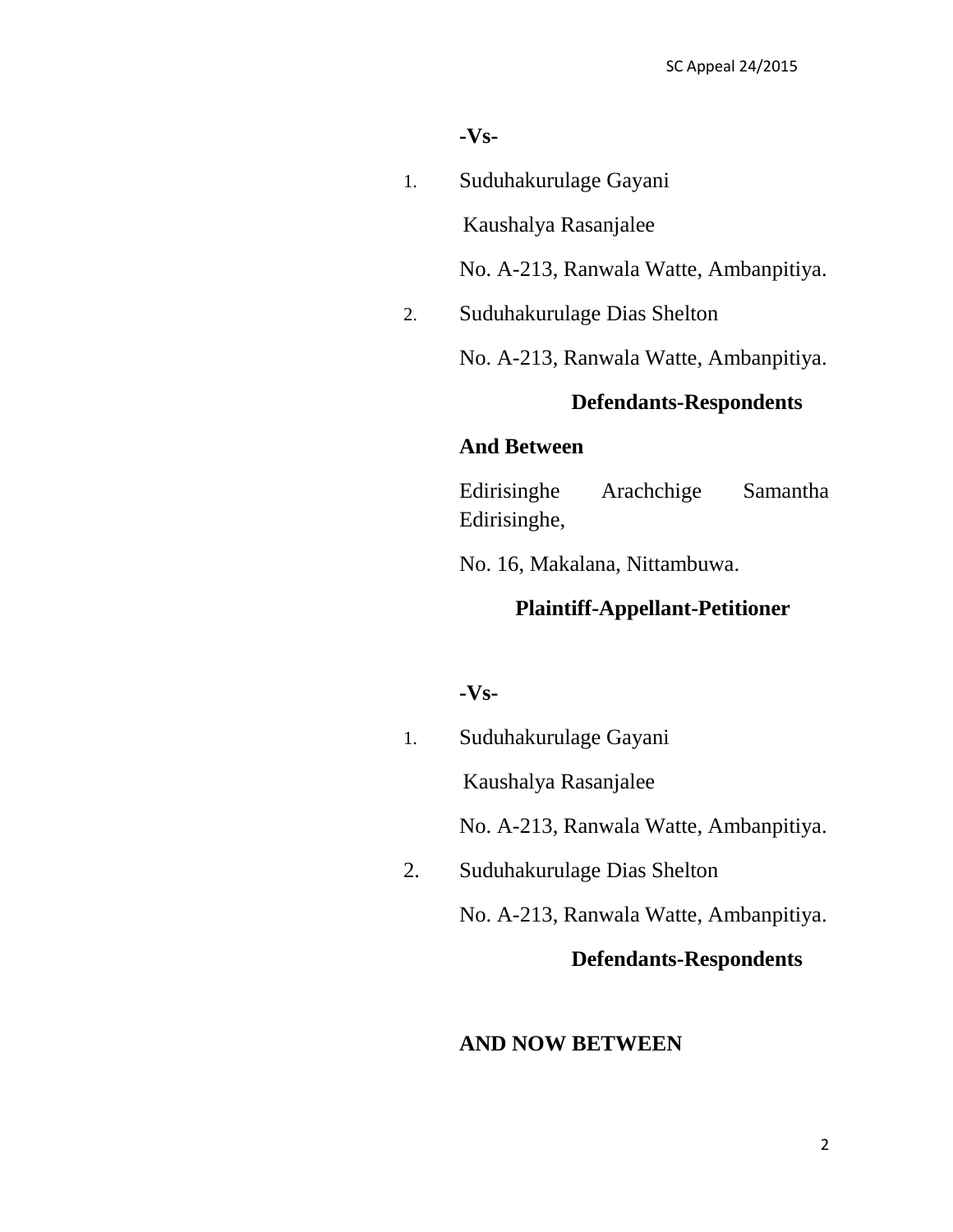Edirisinghe Arachchige Samantha Edirisinghe,

No. 16, Makalana, Nittambuwa.

### **Plaintiff-Appellant-**

# **Petitioner-Appellant**

**-Vs-**

1. Suduhakurulage Gayani

Kaushalya Rasanjalee

No. A-213, Ranwala Watte, Ambanpitiya.

2. Suduhakurulage Dias Shelton

No. A-213, Ranwala Watte, Ambanpitiya.

# **Defendants-Respondents-Respondents-Respondents**

Before: Sisira J. de Abrew J Kumudini Wickramasinghe J & Achala Wengappuli J

Counsel: Dr. Sunil Cooray with Sudarshni Cooray and Heshan Pietersz for the

Plaintiff- Appellant-Petitioner-Appellant

Ashiq Hassim for the  $1<sup>st</sup>$  Defendant-Respondent-

Respondent- Respondent

Argued on : 9.3.2021

Decided on: 25.3.2021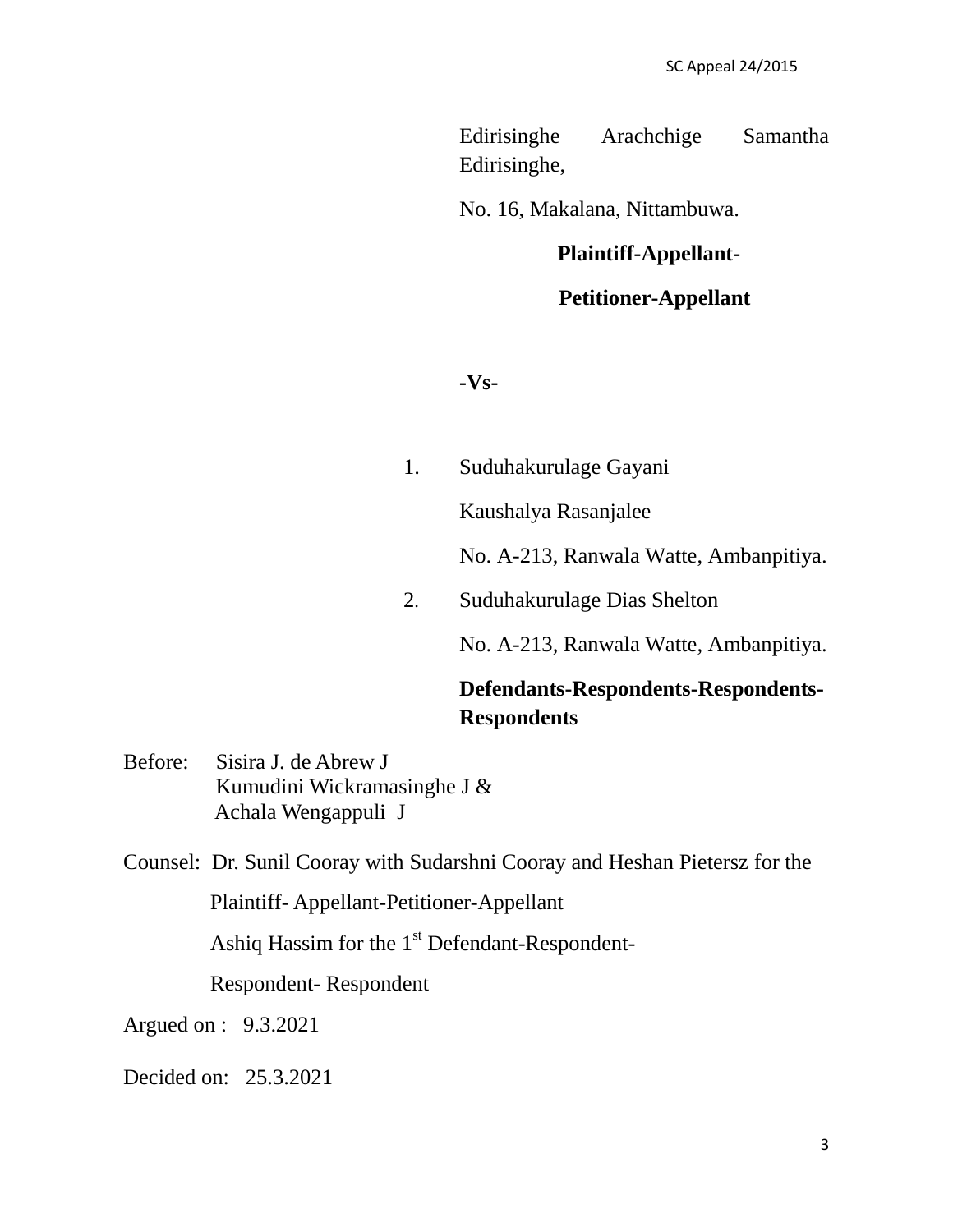#### Sisira J. de Abrew J

This is an appeal against the judgment Civil Appellate High Court dated 19.11.2013.

Plaintiff- Appellant-Petitioner-Appellant (hereinafter referred to as the Plaintiff-Appellant) filed action in the District Court of Attanagalla against the  $1<sup>st</sup>$ Defendant-Respondent-Respondent-Respondent (hereinafter referred to as the1st Defendant-Respondent) seeking a declaration that the marriage between the Plaintiff-Appellant and the  $1<sup>st</sup>$  Defendant-Respondent is a nullity. The  $1<sup>st</sup>$ Defendant-Respondent in her answer dated 27.8.2008 also sought a declaration that her marriage between her and the Plaintiff-Appellant is a nullity. The  $1<sup>st</sup>$ Defendant-Respondent in her answer made a cross-claim for Rs.One Million from the Plaintiff-Appellant as damages for seduction committed by the Plaintiff-Appellant. The Plaintiff-Appellant filed a replication dated 18.11.2008 seeking a dismissal of the cross-claim of the  $1<sup>st</sup>$  Defendant-Respondent. At the trial an admission was recorded to the effect that the marriage between the Plaintiff-Appellant and the  $1<sup>st</sup>$  Defendant-Respondent is a nullity. Thereafter the learned District Judge permitted the  $1<sup>st</sup>$  Defendant-Respondent to begin the case to prove her claim of damages for the seduction committed by the Plaintiff-Appellant. The learned District Judge by his judgment dated 15.6.2009 granted Rs.One Million as damages for the seduction committed by the Plaintiff-Appellant on the  $1<sup>st</sup>$  Defendant-Respondent. Being aggrieved by the said judgment of the learned District Judge, the Plaintiff-Appellant appealed to the Civil Appellate High Court and the learned Judges of the Civil Appellate High Court by their judgment dated 19.11.2013, dismissed the appeal. Being aggrieved by the said judgment of the Civil Appellate High Court, the Plaintiff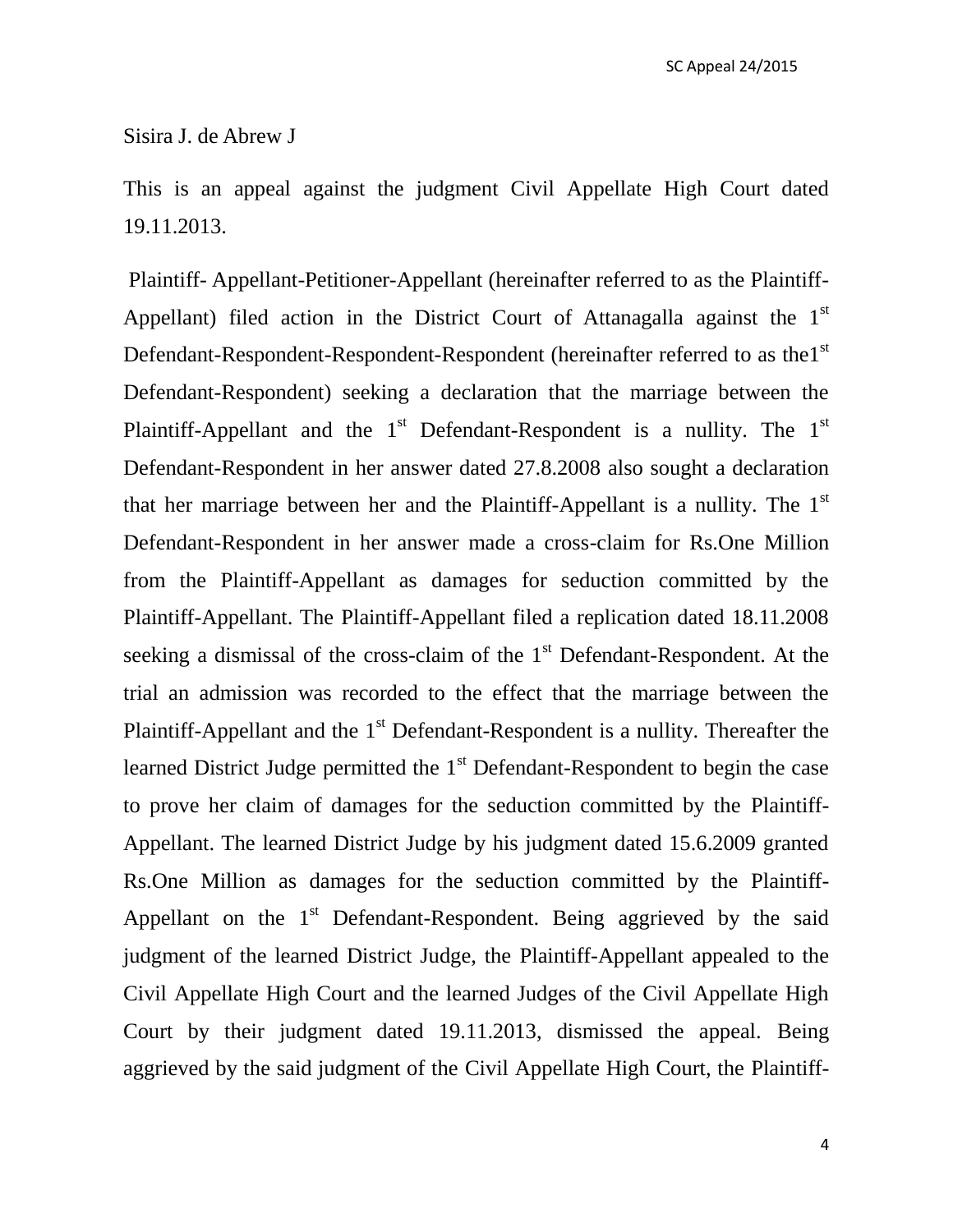Appellant has appealed to this court and this court by its order dated 27.1.2015 granted leave to appeal on questions of law set out in paragraphs 12(iii), (vii) and (viii) of the Petition of Appeal dated 17.12.2013 which are set out below.

- 1. Did the High Court err in rejecting the plea of prescription when Section 9 of the Prescription Ordinance specifically lays down the criteria for prescription for damages under the written contract?
- 2. Did the High Court err in holding that the Plaintiff is liable to pay the Defendant Rs. One Million?
- 3. Did the High Court err in holding that the Plaintiff has not proved his case when his evidence was uncontradicted?

When the  $1<sup>st</sup>$  Defendant-Respondent was giving evidence, the Plaintiff-Appellant, on the strength of the evidence of the  $1<sup>st</sup>$  Defendant-Respondent, sought permission of court to raise an issue whether the claim of the  $1<sup>st</sup>$ Defendant-Respondent for damages of Rs. One Million for seduction committed by the Plaintiff-Appellant was prescribed. However, the learned District Judge by his order dated 11.5.2009 disallowed this application. Therefore, the issue relating to prescription was not raised. It is interesting to find out whether the said claim of the 1<sup>st</sup> Defendant-Respondent is prescribed or not. In order to consider this question, it is necessary to consider section 9 of the Prescription Ordinance. It reads as follows.

*No action shall be maintainable for any loss, injury, or damage, unless the same shall be commenced within two years from the time when the cause of action, shall have arisen.*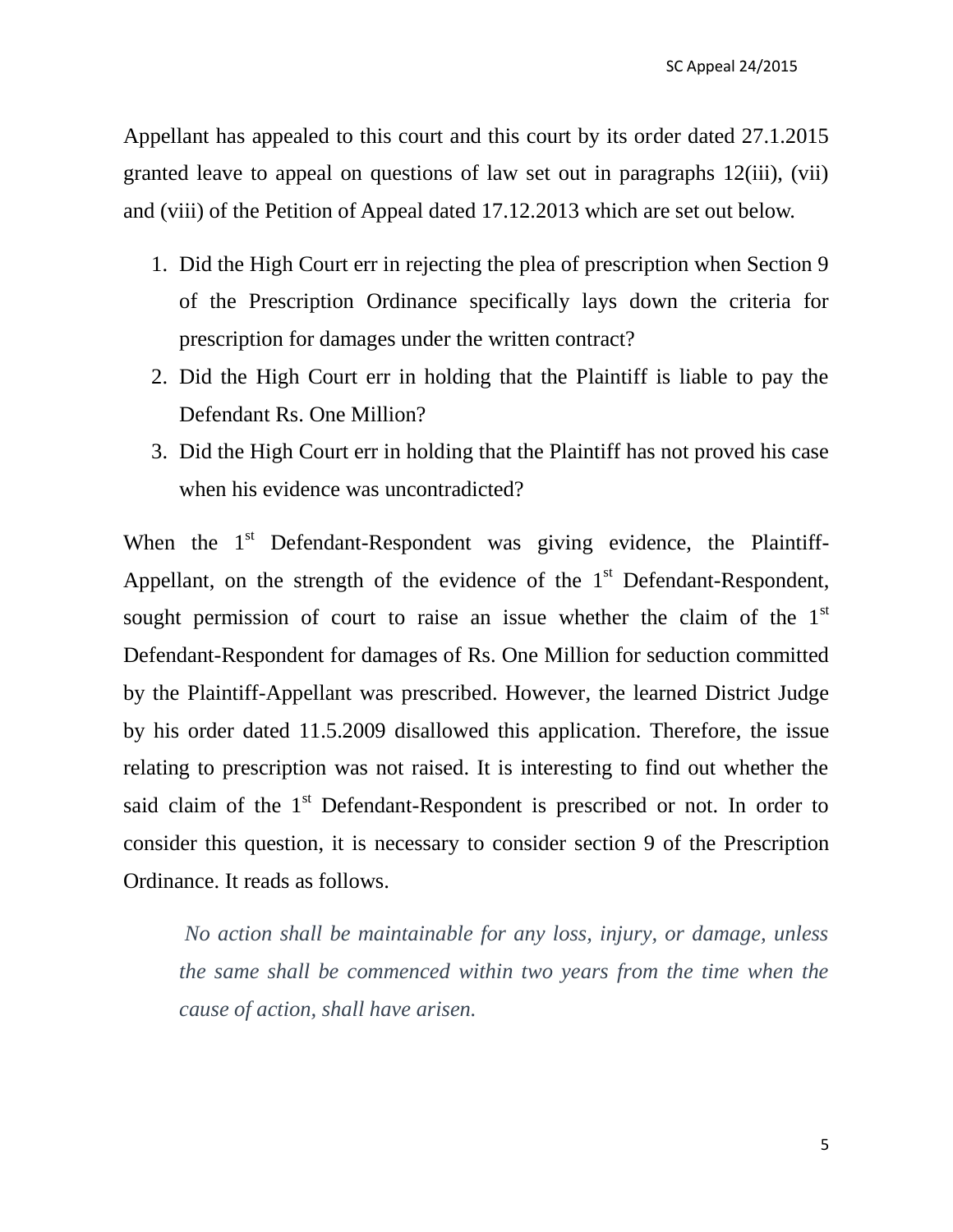The claim of the  $1<sup>st</sup>$  Defendant-Respondent for damages for Rs. One Million is for the seduction committed by the Plaintiff-Appellant on her. In view of section 9 of the Prescription Ordinance, the said claim should have been made to court within a period of two years from the date of seduction. The marriage between the Plaintiff-Appellant and the  $1<sup>st</sup>$  Defendant-Respondent took place on 24.8.2006. But before the marriage the Plaintiff-Appellant has seduced  $1<sup>st</sup>$ Defendant-Respondent on 25.6.2006. She has stated in her answer and her evidence in court that she and the Plaintiff-Appellant, prior to the marriage, on 25.6.2006, had sexual intercourse and thereby the Plaintiff-Appellant seduced her. Thus, seduction on the  $1<sup>st</sup>$  Defendant-Respondent has taken place on 25.6.2006 (before the marriage). The claim for damages for seduction was made by her answer dated 27.8.2008. Thus, the claim for damages for seduction was made two years after the seduction. Therefore, I hold that the claim of the  $1<sup>st</sup>$ Defendant-Respondent for damages for her seduction has been prescribed when it was made to the District Court. On this ground alone the claim of the  $1<sup>st</sup>$ Defendant-Respondent for damages for her seduction should be rejected and the appeal of the Plaintiff-Appellant to set aside judgments of both courts relating to granting of compensation for the seduction should be allowed.

The application to record an issue whether the claim of the  $1<sup>st</sup>$  Defendant-Respondent was prescribed was refused by the learned District Judge on the ground that that it had not been stated in the pleadings. The learned District Judge observed that such an issue cannot be permitted by using the evidence since it had not been stated in the pleadings. Reasoning of the learned District Judge appears to be that although it was revealed in evidence that the claim is prescribed, an issue relating to prescription could not be permitted since it is not found in the pleadings. Is this conclusion of the learned District Judge correct?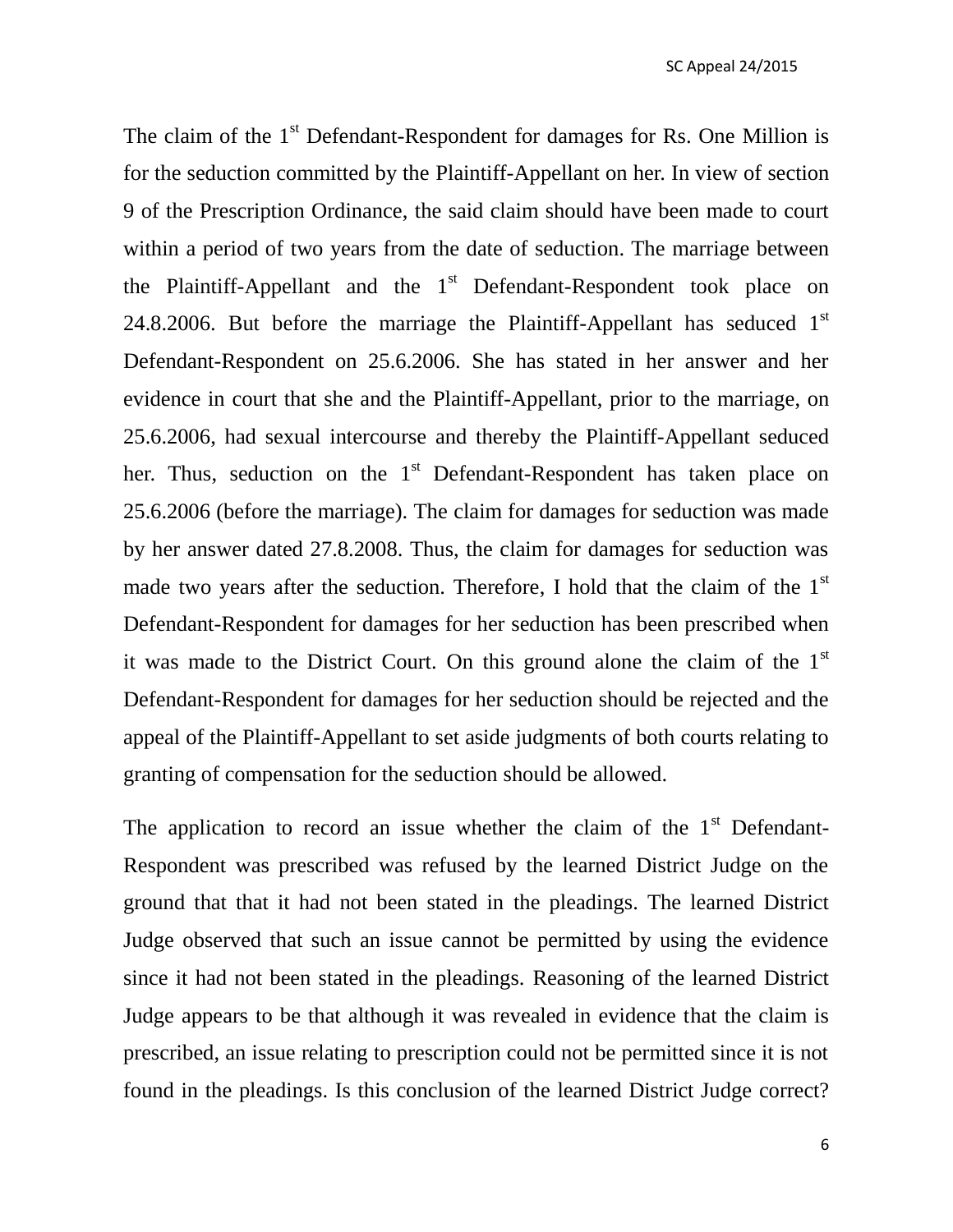In this connection, I would like to state here the duty of court in hearing a case is to arrive at the correct decision. This view is supported by the judicial decision in the case of Bank of Ceylon Jaffna Vs Chelliahpillai 64 NLR 25 wherein Privy Council at page27 held that the case must be tried upon the "issues on which the right decision of the case appears to the court to depend'. Therefore, the court should allow the parties to frame issues to arrive at the correct conclusion on the evidence led before court even though the parties have failed to state facts relating to such an issue in the pleadings. Even if parties do not raise correct issues, court, on its own motion, should frame issues. Section 149 of the Civil Procedure Code reads as follows.

*The court may, at any time before passing a decree, amend the issues or frame additional issues on such terms as it thinks fit.*

In this connection I would like to consider certain judicial decisions. In Silva Vs Obeysekera 24 NLR 97 at page 107 Bertram CJ made the following observation:

 *"Counsel for the plaintiff raised the objection that these issues did not arise on the pleadings, and that defendant should have got his answer amended so as to raise these issues. On this objection being taken the learned District Judge disallowed the issues. Here the learned Judge was certainly led into a mistake. No doubt it is a matter within the discretion of the Judge whether he will allow fresh issues to be formulated after the case has commenced, but he should do so when such a course appears to be in the interests of justice, and it is certainly not a valid objection to such a course being taken that they do not arise on the pleadings."*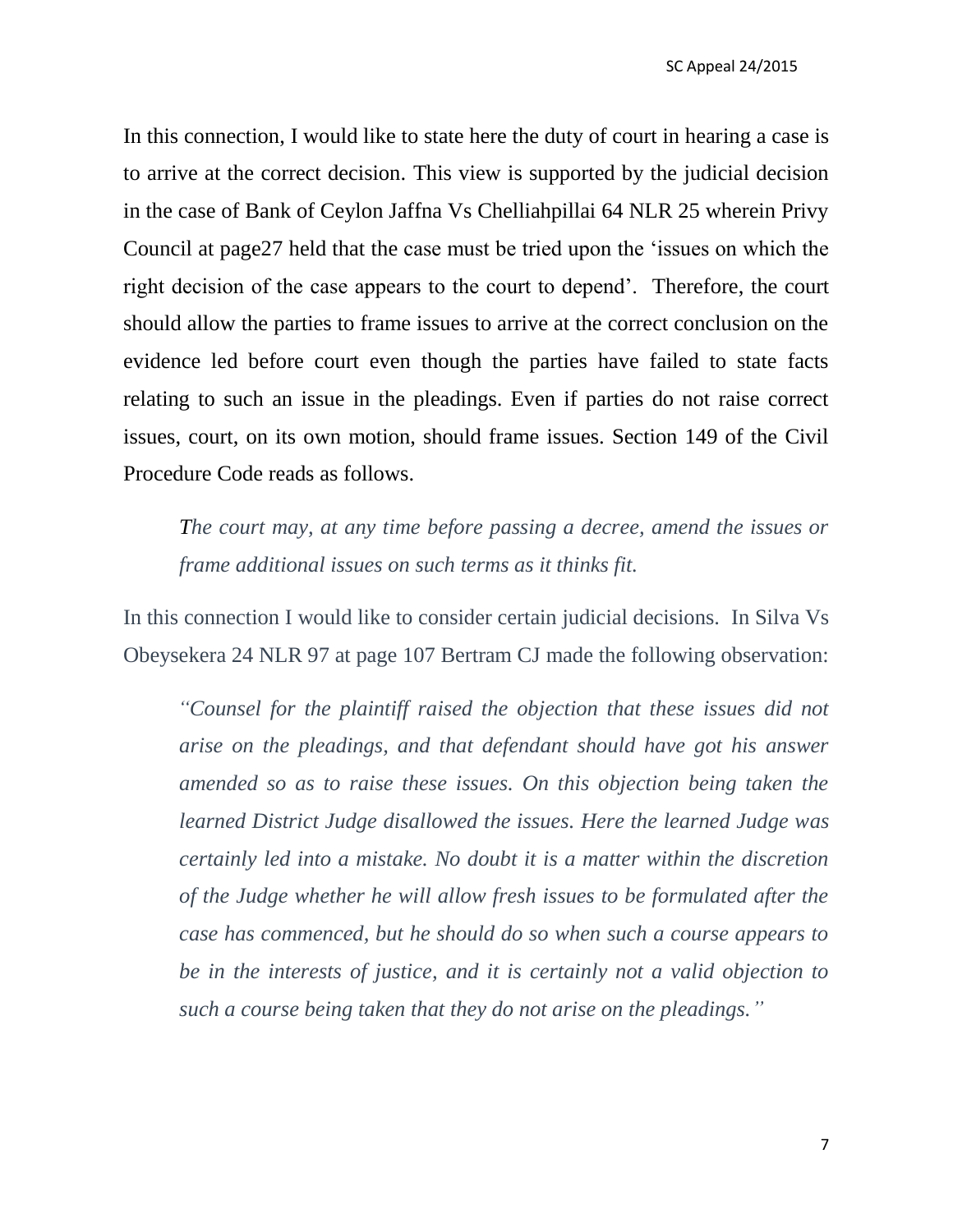In Hameed Vs Cassim [1996] 2 SLR 30 Court of Appeal at page 33 held as follows:

*It is not necessary that the new issue should arise on the pleadings. A new issue could be framed on the evidence led by the parties orally or in the form of documents. The only restriction is that the Judge in framing a new issue should act in the interests of justice, which is primarily to ensure the correct decision is given in the case.*

In Bank of Ceylon Jaffna Vs Chelliahpillai 64 NLR 25 Privy Council at page 27 held that 'it is well settled that framing of issues is not restricted by pleadings'

Considering all the above matters, I hold that new issues can be framed at a trial on the evidence led at the trial although facts relating to the new issues do not arise on the pleadings. The trial Judge, if he wants to raise new issues, should bear in mind that he frames new issues on the evidence already led in order to arrive at the right decision.

I have earlier pointed out that the claim for damages for the seduction of the  $1<sup>st</sup>$ Defendant-Respondent had ben prescribed when it was made in her answer. But the learned trial Judge did not allow the issue on prescription to be raised since it is not found in the pleadings. When I consider the above legal literature, I hold that the above conclusion of the learned District Judge was clearly wrong and the learned Judges of the Civil Appellate High Court were wrong when they affirmed the above portion of the judgment. On this ground itself the above conclusions reached by the learned District Judge and the learned Judges of the Civil Appellate High Court should be set aside.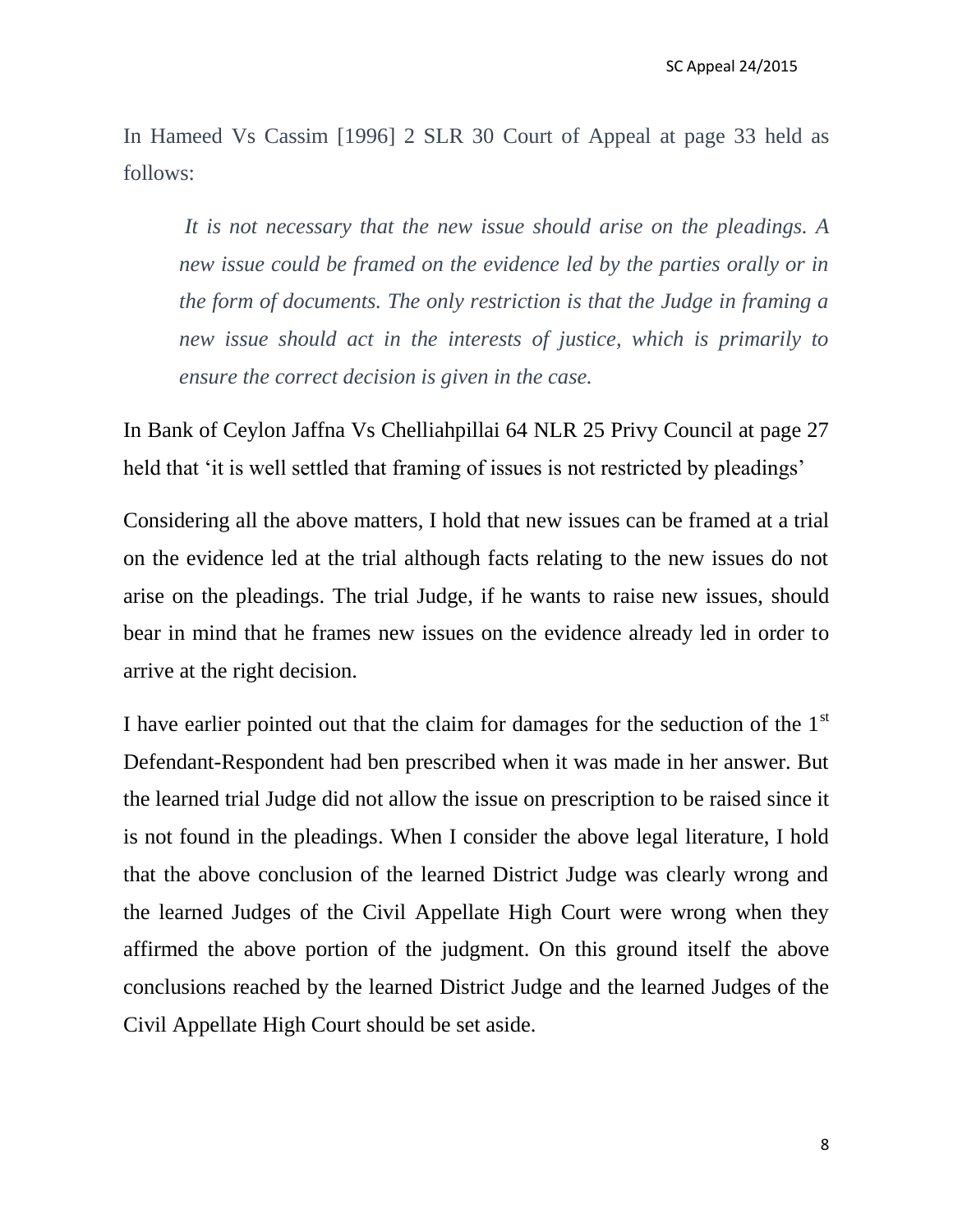The learned District Judge in his judgment has also observed that the defence of prescription could not be considered because the  $1<sup>st</sup>$  Defendant-Respondent was a minor at the time of the act of seduction. Is this observation correct? I now advert to this contention. The fact that the  $1<sup>st</sup>$  Defendant-Respondent was a minor is not a disqualification to institute action because the law provides for the appointment of a Guardian. If the law permits a minor to file a case through his Guardian, restriction in the law relating to prescription should also apply to the case. In this regard I would like to consider the following situation. If a minor and/or his parents meet with an accident and suffer injuries due to the negligence of the person who drove the vehicle, a cause of action would arise for the minor to file a case for damages against the person who drove the vehicle. But his minority would not act as an exception to the prescription period of two years. Even though he is a minor, case for damages should be filed within a period of two years from the date of the accident. Thus, the above observation of the learned District Judge is not correct.

For the above reasons, I hold that the learned District Judge was in error when he did not permit and consider the issue on prescription; that the learned Judges of the Civil Appellate High Court too were in error when they rejected the plea of prescription; and that they were in error when they affirmed the judgment of the learned District Judge.

The learned District Judge, by his order dated on 11.5.2009, disallowed the application to frame an issue whether claim of the  $1<sup>st</sup>$  Defendant-Respondent is prescribed. But the Plaintiff-Appellant did not make an appeal against the said order. Can the legality of the said order be raised in the final appeal? When considering this question, I would like to consider the judicial decision in the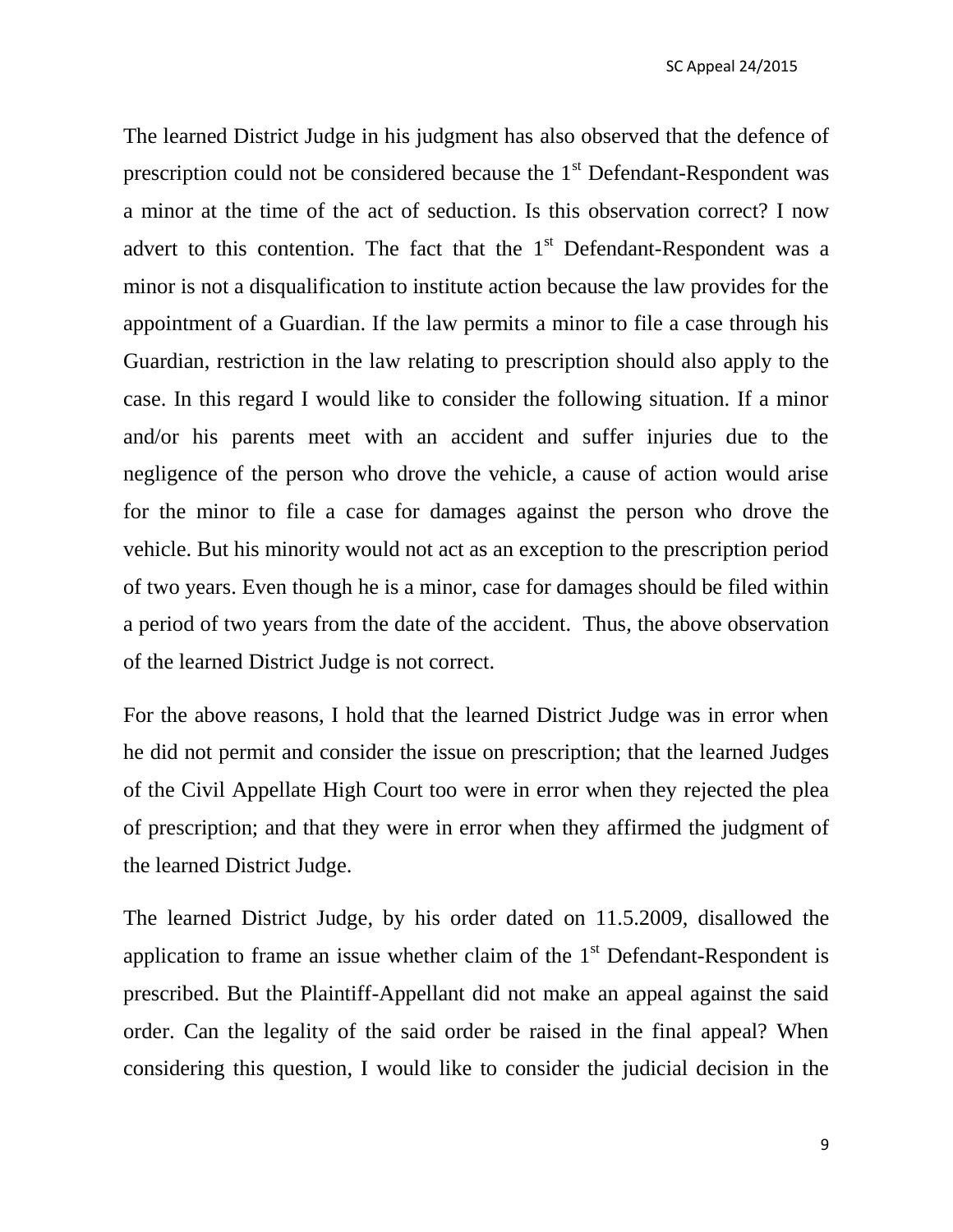case of Mudiyanse Vs Punchi Banda Ranaweera 77 NLR 501 wherein this court held that 'a party aggrieved by an order made in the course of the action, though such order goes to the root of the case, has two courses of action open to him, namely (a) to file an interlocutory appeal or (b) to stay his hand and file his appeal at the end of the case even on the very same ground only on which he could have filed his interlocutory appeal. If he adopts the latter course, he cannot be shut out on the ground that his appeal being against the incidental order is out of time.'

In my view legality of an order made in the course of a trial can be raised at the final appeal. I have earlier held that in the present case, the claim of the  $1<sup>st</sup>$ Defendant-Respondent for damages for her seduction had been prescribed when she made the claim to the District Court. Thus, the court cannot grant damages for the seduction of the $1<sup>st</sup>$  Defendant-Respondent.

For the above reasons, I set aside the portion of the judgment of the learned District Judge granting damages of Rs.1.0 Million to the  $1<sup>st</sup>$  Defendant-Respondent for seduction but affirm the portion of the judgment of the learned District Judge declaring that the marriage between the Plaintiff-Appellant and the  $1<sup>st</sup>$  Defendant-Respondent is a nullity. I set aside the portion of the judgment of the learned Judges of the Civil Appellate High Court which affirmed the portion of the judgment of the learned District Judge granting damages of Rs.1.0 Million to the  $1<sup>st</sup>$  Defendant-Respondent for seduction but I affirm the portion of the judgment of the learned Judges of the Civil Appellate High Court which affirmed the portion of the judgment of the learned District Judge declaring that the marriage between the Plaintiff-Appellant and the  $1<sup>st</sup>$  Defendant-Respondent is a nullity. For the purpose of clarity, I state here that judgments relating to the